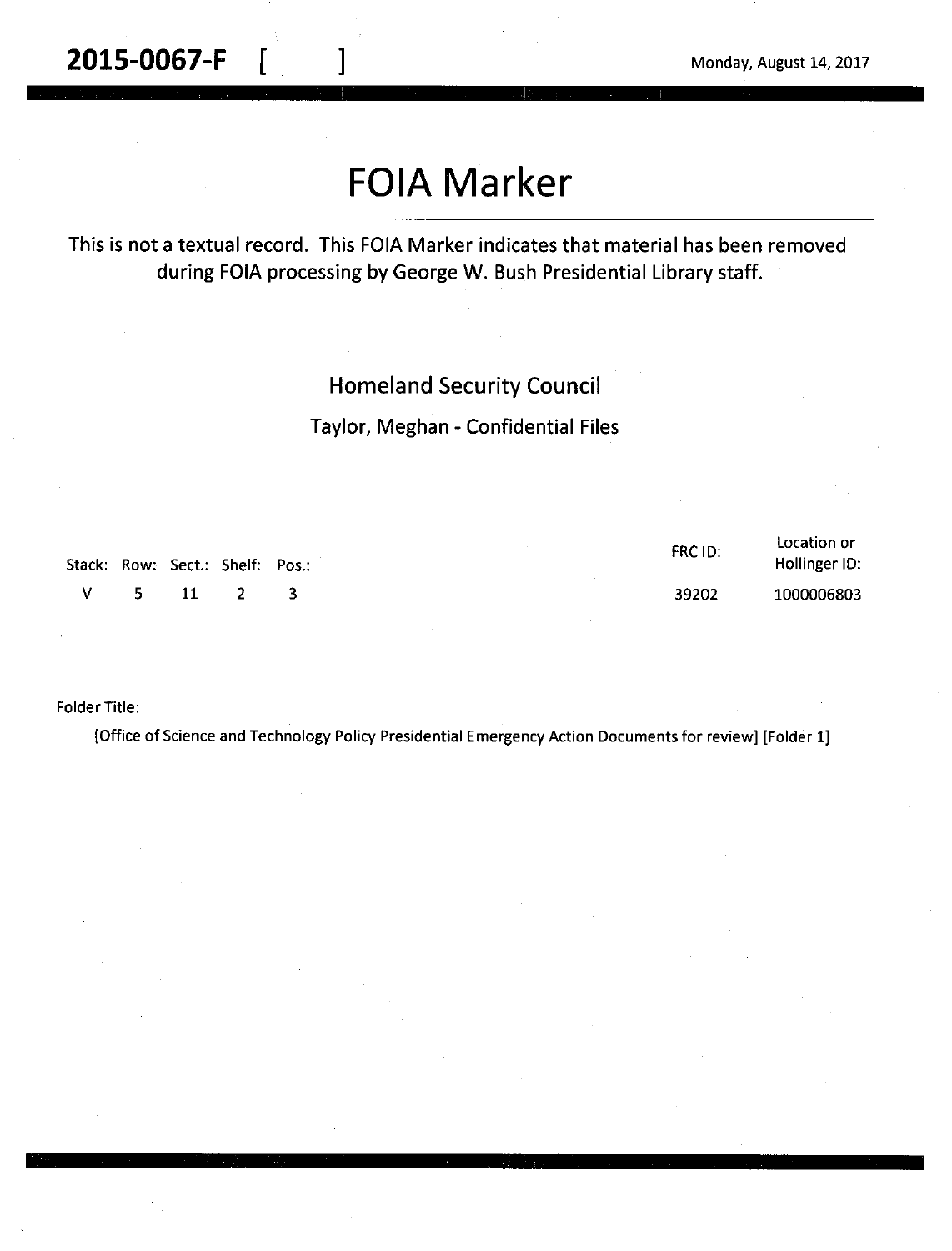Withdrawn/Redacted **Material**  The **George W. Bush Library** 

| <b>DOCUMENT</b><br>NO. | <b>FORM</b> | <b>SUBJECT/TITLE</b>                                                                       | <b>PAGES</b>   | <b>DATE</b> | <b>RESTRICTION(S)</b>                             |
|------------------------|-------------|--------------------------------------------------------------------------------------------|----------------|-------------|---------------------------------------------------|
| 001a                   | Email       | RE: OSTP PEADS for review - To: Meghan Taylor, et<br>al - From: Rosemary Hart              | 4              | 10/16/2008  | P1/b1; P5;                                        |
| 002                    | Email       | Responses to Brent McIntosh's Comments - To: Meghan<br>Taylor, et al - From: Rosemary Hart |                | 10/15/2008  | P1/b1; P5;                                        |
| 003                    | Draft       | F-201 Summary                                                                              | 11             | N.D.        | P1/b1; P5;                                        |
| 004                    | Draft       | F-202 Summary                                                                              | $\overline{2}$ | N.D.        | P <sub>1</sub> /b <sub>1</sub> ; P <sub>5</sub> ; |
| 005                    | Draft       | F-202 Proclamation                                                                         | 5              | N.D.        | P1/b1; P5;                                        |
| 006                    | Draft       | F-202 Comments                                                                             | 5              | N.D.        | P1/b1; P5;                                        |

#### COLLECTION TITLE: Homeland Security Council SERIES: Taylor, Meghan - Confidential Files FOLDER TITLE: I Office of Science and Technology Policy Presidential Emergency Action Documents for review] !Folder I] FRC ID: 39202

#### RESTRICTION CODES

Presidential Records Act - (44 U.S.C. 2204(a))

Freedom of Information Act - (S U.S.C. S52(b)]

Pl National Security Classified Information [(a)(l) of the PRA]

- P2 Relating to the appointment to Federal office  $[(a)(2)$  of the PRA]
- P3 Release would violate a Federal statute  $[(a)(3)$  of the PRA]
- P4 Release would disclose trade secrets or confidential commercial or financial information [(a)(4) of the PRA)
- PS Release would disclose confidential advice between the President and his advisors, or between such advisors (a)(S) of the PRAJ
- P6 Release would constitute a clearly unwarranted invasion of personal privacy [(a)(6) of the PRA]
- PRM. Personal record misfile defined in accordance with 44 U.S.C. 2201(3).

#### Deed of Gift Restrictions

- A. Closed by Executive Order 13526 governing access to national security information.
- B. Closed by statute or by the agency which originated the document.
- C. Closed in accordance with restrictions contained in donor's deed of gift.

b(1) National security classified information  $I(b)(1)$  of the FOIAl

- b(2) Release would disclose internal personnel rules and practices of an agency l(b)(2) of the **FOIA]**
- $b(3)$  Release would violate a Federal statute  $[(b)(3)$  of the FOIA]
- b(4) Release would disclose trade secrets or confidential or financial information  $[(b)(4)$  of the FOIA]
- b(6) Release would constitute a clearly unwarranted invasion of personal privacy l(b)(6) or the FOIA)
- b(7) Release would disclose information compiled for law enforcement purposes [(b)(7) of the FOIA]
- b(8) Release would disclose information concerning the regulation of financial institutions  $[(b)(8)$  of the FOIA}
- b(9) Release would disclose geological or geophysical information concerning wells ((b)(9) or the FOIA)

Records Not Subject to FOIA

Court Sealed~ The document is withheld under a court seal and is not subject to the Freedom of Information Act.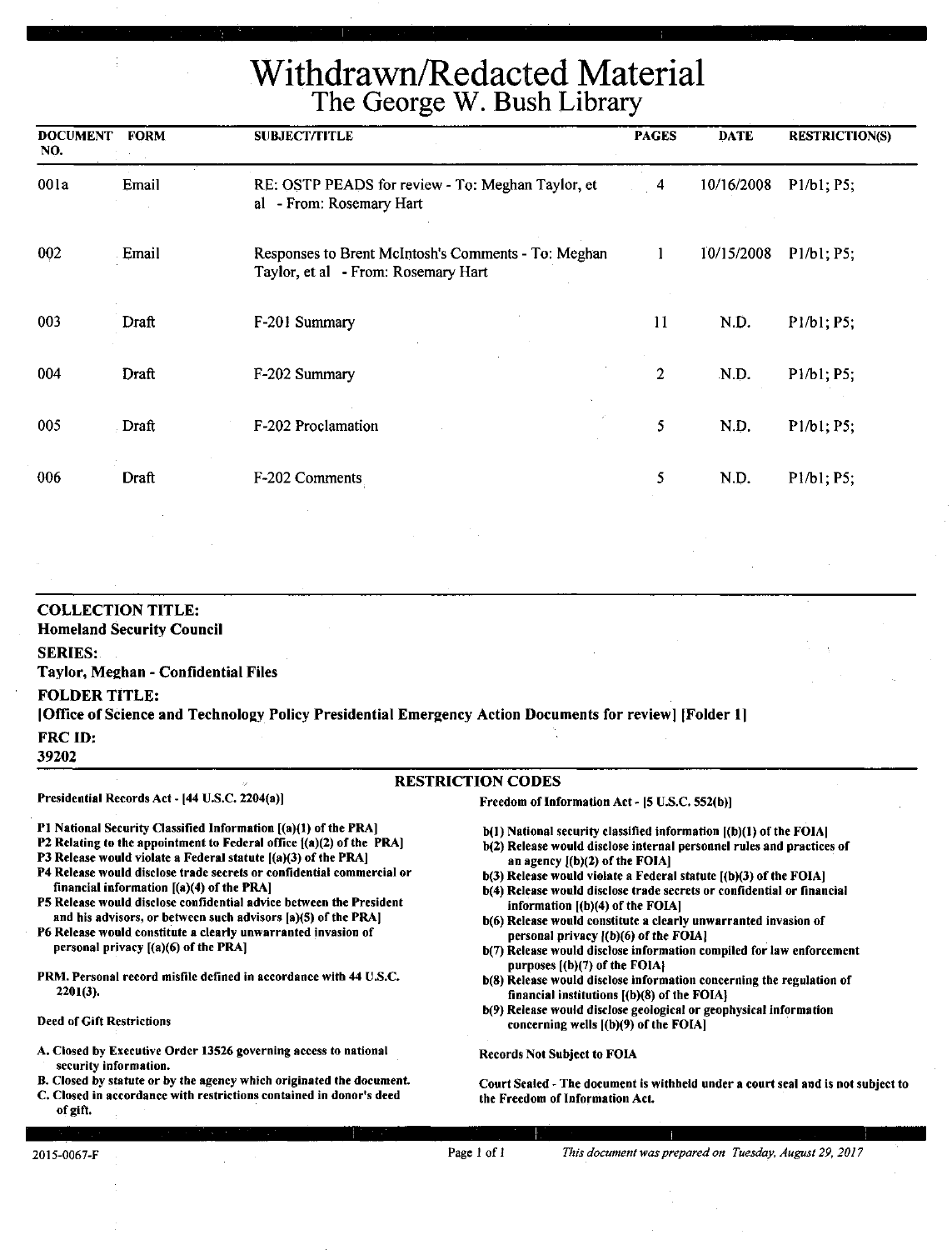France Hoavez<br>WHFmd. 2edits<br>10/23/08

j

Document Originally Attached to Following Page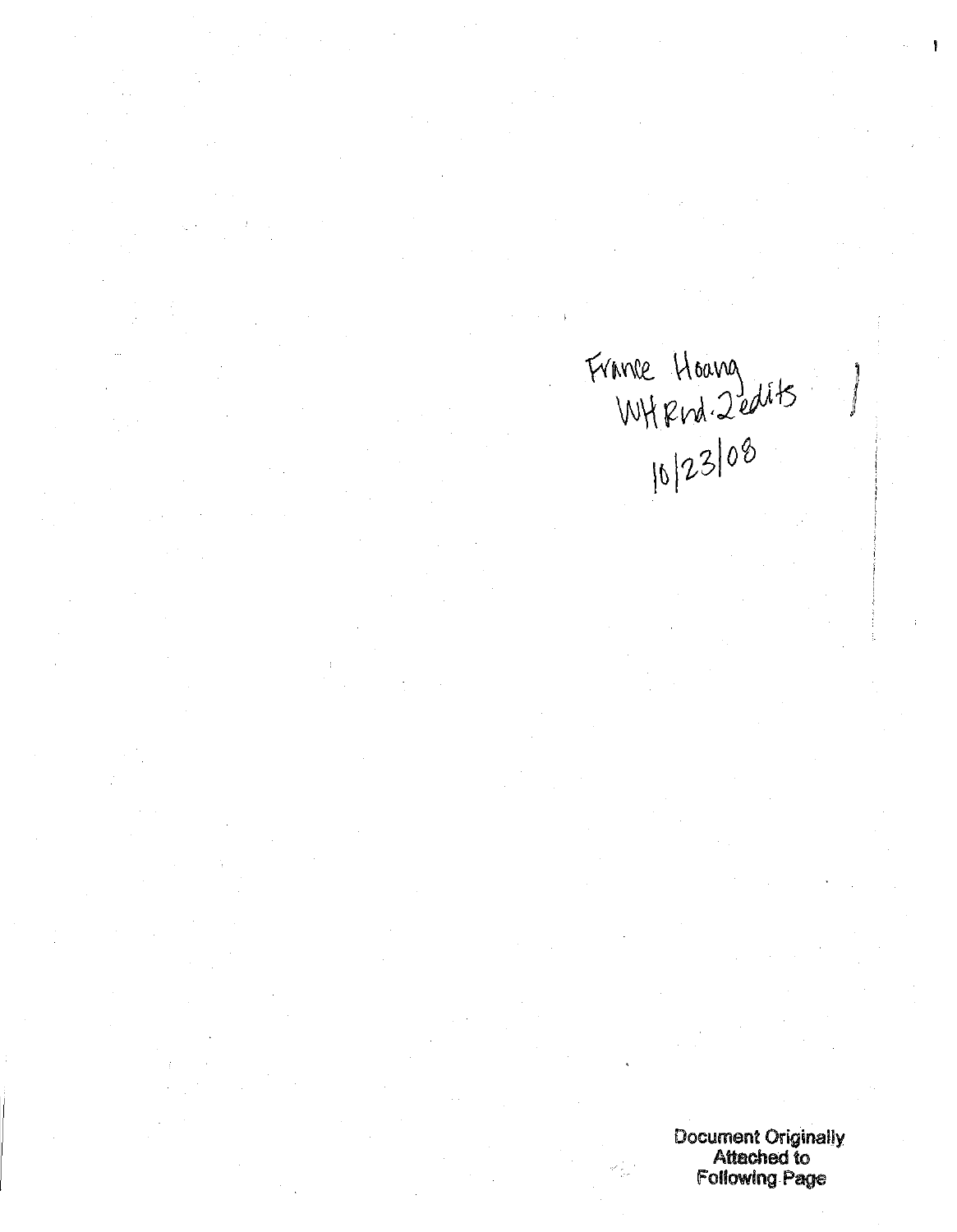| <b>FORM</b> | <b>SUBJECT/TITLE</b>                                                          | <b>PAGES</b> | DATE       | <b>RESTRICTION(S)</b> |
|-------------|-------------------------------------------------------------------------------|--------------|------------|-----------------------|
| Email       | RE: OSTP PEADS for review - To: Meghan Taylor, et al - From:<br>Rosemary Hart |              | 10/16/2008 | P1/b1, P5;            |

# **This marker identifies the original location of the withdrawn item listed above. For a complete list of items withdrawn from this folder, see the Withdrawal/Redaction Sheet at the front of the folder.**

| <b>COLLECTION:</b><br><b>Homeland Security Council</b><br><b>SERIES:</b><br>Taylor, Meghan - Confidential Files<br><b>FOLDER TITLE:</b><br>[Office of Science and Technology Policy Presidential Emergency Action Documents for review] [Folder 1]                                                                                                                                                                                                                                                                                                                                                                                                                                                                                                                                                                                                                                                                                                                |                                                                                                                                                                                                                                                                                                                                                                                                                                                                                                                                                                                                                                                                                                                                                                                                                                       |
|-------------------------------------------------------------------------------------------------------------------------------------------------------------------------------------------------------------------------------------------------------------------------------------------------------------------------------------------------------------------------------------------------------------------------------------------------------------------------------------------------------------------------------------------------------------------------------------------------------------------------------------------------------------------------------------------------------------------------------------------------------------------------------------------------------------------------------------------------------------------------------------------------------------------------------------------------------------------|---------------------------------------------------------------------------------------------------------------------------------------------------------------------------------------------------------------------------------------------------------------------------------------------------------------------------------------------------------------------------------------------------------------------------------------------------------------------------------------------------------------------------------------------------------------------------------------------------------------------------------------------------------------------------------------------------------------------------------------------------------------------------------------------------------------------------------------|
| FRC ID:<br>39202<br><b>OA Num.:</b><br>CF 0748                                                                                                                                                                                                                                                                                                                                                                                                                                                                                                                                                                                                                                                                                                                                                                                                                                                                                                                    | <b>FOIA IDs and Segments:</b><br>2015-0067-F                                                                                                                                                                                                                                                                                                                                                                                                                                                                                                                                                                                                                                                                                                                                                                                          |
| <b>NARA Num.:</b><br>818                                                                                                                                                                                                                                                                                                                                                                                                                                                                                                                                                                                                                                                                                                                                                                                                                                                                                                                                          |                                                                                                                                                                                                                                                                                                                                                                                                                                                                                                                                                                                                                                                                                                                                                                                                                                       |
| Presidential Records Act - [44 U.S.C. 2204(a)]                                                                                                                                                                                                                                                                                                                                                                                                                                                                                                                                                                                                                                                                                                                                                                                                                                                                                                                    | <b>RESTRICTION CODES</b><br>Freedom of Information Act - [5 U.S.C. 552(b)]                                                                                                                                                                                                                                                                                                                                                                                                                                                                                                                                                                                                                                                                                                                                                            |
| P1 National Security Classified Information ((a)(1) of the PRA]<br>P2 Relating to the appointment to Federal office $[(a)(2)$ of the PRA]<br>P3 Release would violate a Federal statute [(a)(3) of the PRA]<br>P4 Release would disclose trade secrets or confidential commercial or<br>financial information [(a)(4) of the PRA]<br>P5 Release would disclose confidential advise between the President<br>and his advisors, or between such advisors [a](5) of the PRA]<br>P6 Release would constitute a clearly unwarranted invasion of<br>personal privacy [(a)(6) of the PRA]<br>PRM. Personal record misfile defined in accordance with 44 U.S.C.<br>$2201(3)$ .<br><b>Deed of Gift Restrictions</b><br>A. Closed by Executive Order 13526 governing access to national<br>security information.<br>B. Closed by statute or by the agency which originated the document.<br>C. Closed in accordance with restrictions contained in donor's deed<br>of gift. | b(1) National security classified information [(b)(1) of the FOIA]<br>b(2) Release would disclose internal personnel rules and practices of<br>an agency $[(b)(2)$ of the FOIA]<br>$b(3)$ Release would violate a Federal statute $(6)(3)$ of the FOIA]<br>b(4) Release would disclose trade secrets or confidential or financial<br>information $(1)(4)$ of the FOIA]<br>b(6) Release would constitute a clearly unwarranted invasion of<br>personal privacy [(b)(6) of the FOIA]<br>b(7) Release would disclose information compiled for law enforcement<br>purposes $[(b)(7)$ of the FOIA]<br>b(8) Release would disclose information concerning the regulation of<br>financial institutions $[(b)(8)$ of the FOIA]<br>b(9) Release would disclose geological or geophysical information<br>concerning wells $ (b)(9)$ of the FOIA |

 $10$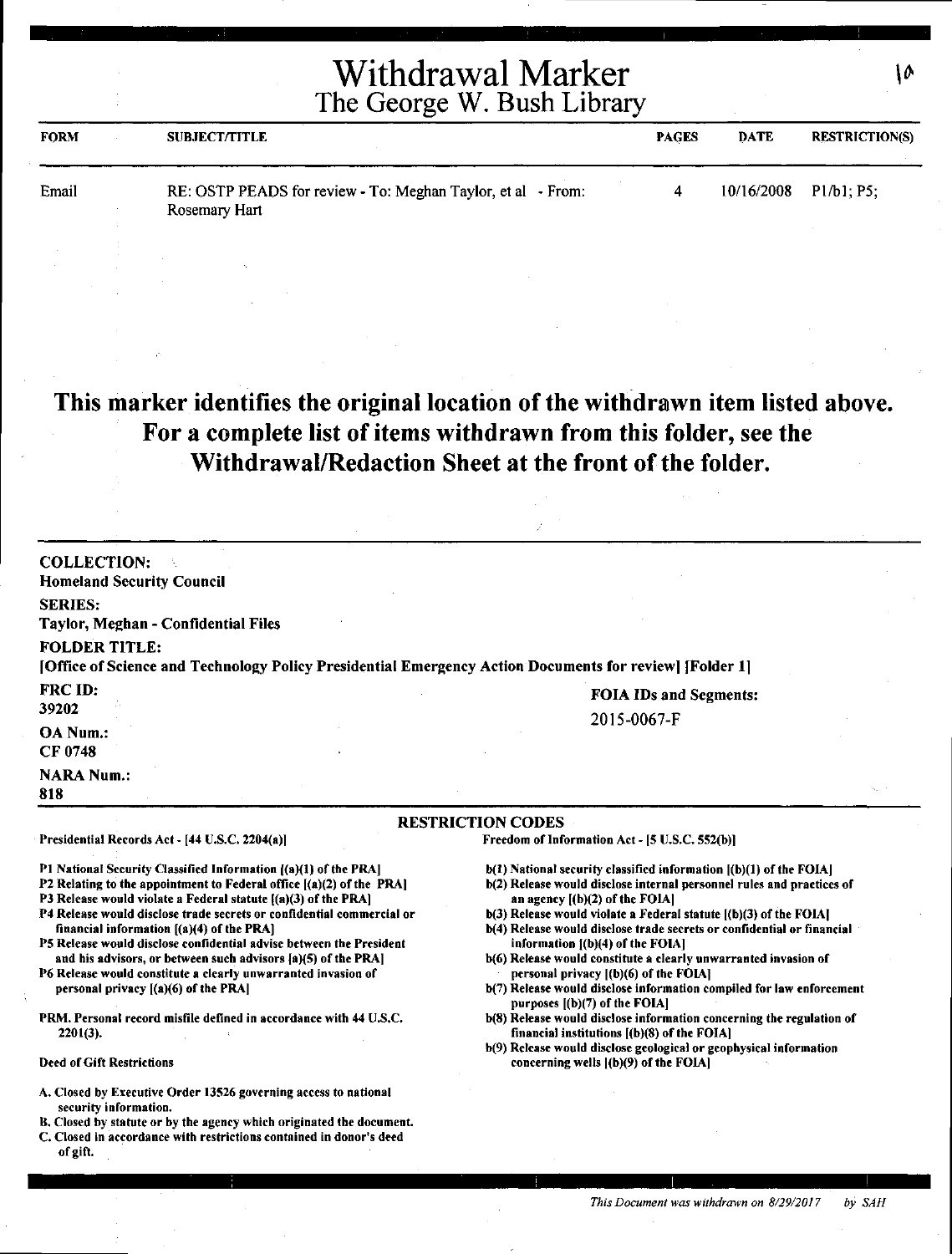| <b>FORM</b> | <b>SUBJECT/TITLE</b>                                                                     | <b>PAGES</b> | <b>DATE</b> | <b>RESTRICTION(S)</b>   |
|-------------|------------------------------------------------------------------------------------------|--------------|-------------|-------------------------|
| Email       | Responses to Brent McIntosh's Comments - To: Meghan Taylor, et al<br>From: Rosemary Hart |              |             | $10/15/2008$ Pl/b1; P5; |

# **This marker identifies the original location of the withdrawn item listed above. For a complete list of items withdrawn from this folder, see the Withdrawal/Redaction Sheet at the front of the folder.**

| <b>COLLECTION:</b>                                                                                                                          |                                                                                                                    |
|---------------------------------------------------------------------------------------------------------------------------------------------|--------------------------------------------------------------------------------------------------------------------|
| <b>Homeland Security Council</b>                                                                                                            |                                                                                                                    |
| <b>SERIES:</b>                                                                                                                              |                                                                                                                    |
| Taylor, Meghan - Confidential Files                                                                                                         |                                                                                                                    |
| <b>FOLDER TITLE:</b>                                                                                                                        |                                                                                                                    |
| [Office of Science and Technology Policy Presidential Emergency Action Documents for review] [Folder 1]                                     |                                                                                                                    |
|                                                                                                                                             |                                                                                                                    |
| FRC ID:                                                                                                                                     | <b>FOIA IDs and Segments:</b>                                                                                      |
| 39202                                                                                                                                       | 2015-0067-F                                                                                                        |
| OA Num.:                                                                                                                                    |                                                                                                                    |
| CF 0748                                                                                                                                     |                                                                                                                    |
| <b>NARA Num.:</b>                                                                                                                           |                                                                                                                    |
| 818                                                                                                                                         |                                                                                                                    |
|                                                                                                                                             | <b>RESTRICTION CODES</b>                                                                                           |
| Presidential Records Act - [44 U.S.C. 2204(a)]                                                                                              | Freedom of Information Act - [5 U.S.C. 552(b)]                                                                     |
|                                                                                                                                             |                                                                                                                    |
| P1 National Security Classified Information [(a)(1) of the PRA]                                                                             | b(1) National security classified information [(b)(1) of the FOIA]                                                 |
| P2 Relating to the appointment to Federal office ((a)(2) of the PRA)                                                                        | b(2) Release would disclose internal personnel rules and practices of                                              |
| P3 Release would violate a Federal statute [(a)(3) of the PRA]<br>P4 Release would disclose trade secrets or confidential commercial or     | an agency $[(b)(2)$ of the FOIA]<br>$b(3)$ Release would violate a Federal statute $(6)(3)$ of the FOIA.           |
| financial information $[(a)(4)$ of the PRA]                                                                                                 | b(4) Release would disclose trade secrets or confidential or financial                                             |
| P5 Release would disclose confidential advise between the President                                                                         | information $[(b)(4)$ of the FOIA]                                                                                 |
| and his advisors, or between such advisors [a](5) of the PRA]                                                                               | b(6) Release would constitute a clearly unwarranted invasion of                                                    |
| P6 Release would constitute a clearly unwarranted invasion of<br>personal privacy [(a)(6) of the PRA]                                       | personal privacy $(6)(6)$ of the FOIA<br>b(7) Release would disclose information compiled for law enforcement      |
|                                                                                                                                             | purposes $(6)(7)$ of the FOIA]                                                                                     |
| PRM, Personal record misfile defined in accordance with 44 U.S.C.                                                                           | b(8) Release would disclose information concerning the regulation of                                               |
| $2201(3)$ .                                                                                                                                 | financial institutions $[(b)(8)$ of the FOIA]<br>b(9) Release would disclose geological or geophysical information |
| <b>Deed of Gift Restrictions</b>                                                                                                            | concerning wells [(b)(9) of the FOIA]                                                                              |
| A. Closed by Executive Order 13526 governing access to national                                                                             |                                                                                                                    |
| security information.                                                                                                                       |                                                                                                                    |
| B. Closed by statute or by the agency which originated the document.<br>C. Closed in accordance with restrictions contained in donor's deed |                                                                                                                    |
| of gift.                                                                                                                                    |                                                                                                                    |

 $\mathcal{L}$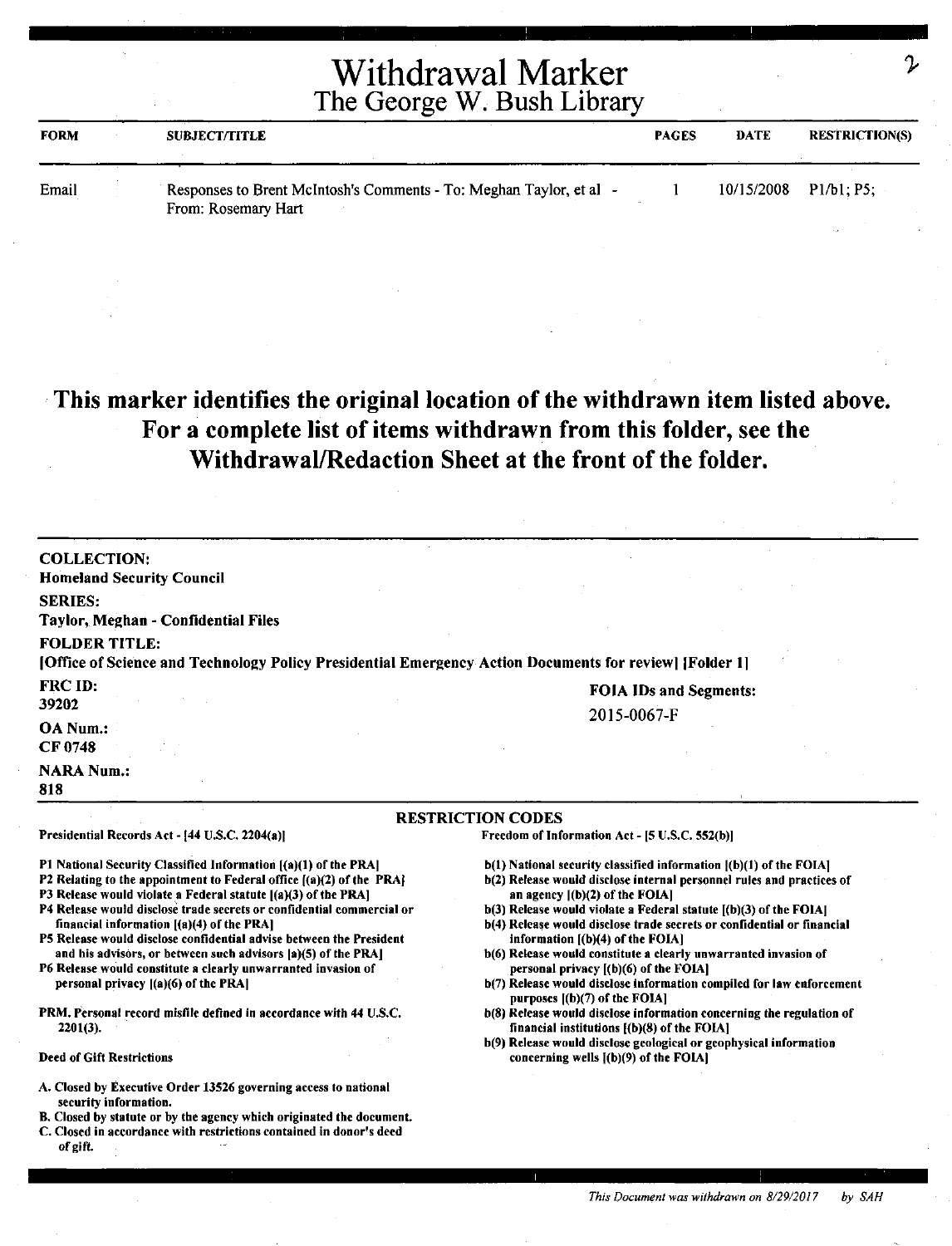| <b>FORM</b> | <b>SUBJECT/TITLE</b> | <b>PAGES</b> | <b>DATE</b> | <b>RESTRICTION(S)</b> |
|-------------|----------------------|--------------|-------------|-----------------------|
| Draft       | F-201 Summary        | 11           | N.D.        | P1/b1; P5;            |
|             |                      |              |             |                       |

# **This marker identifies the original location of the withdrawn item listed above. For a complete list of items withdrawn from this folder, see the Withdrawal/Redaction Sheet at the front of the folder.**

| <b>COLLECTION:</b>                                                                                               |                                                                                                                     |  |  |  |  |  |  |
|------------------------------------------------------------------------------------------------------------------|---------------------------------------------------------------------------------------------------------------------|--|--|--|--|--|--|
| <b>Homeland Security Council</b>                                                                                 |                                                                                                                     |  |  |  |  |  |  |
| <b>SERIES:</b>                                                                                                   |                                                                                                                     |  |  |  |  |  |  |
| Taylor, Meghan - Confidential Files                                                                              |                                                                                                                     |  |  |  |  |  |  |
| <b>FOLDER TITLE:</b>                                                                                             |                                                                                                                     |  |  |  |  |  |  |
| [Office of Science and Technology Policy Presidential Emergency Action Documents for review] [Folder 1]          |                                                                                                                     |  |  |  |  |  |  |
| FRC ID:                                                                                                          |                                                                                                                     |  |  |  |  |  |  |
| 39202                                                                                                            | <b>FOIA IDs and Segments:</b>                                                                                       |  |  |  |  |  |  |
| OA Num.:                                                                                                         | 2015-0067-F                                                                                                         |  |  |  |  |  |  |
| CF 0748                                                                                                          |                                                                                                                     |  |  |  |  |  |  |
|                                                                                                                  |                                                                                                                     |  |  |  |  |  |  |
| <b>NARA Num.:</b>                                                                                                |                                                                                                                     |  |  |  |  |  |  |
| 818                                                                                                              |                                                                                                                     |  |  |  |  |  |  |
|                                                                                                                  | <b>RESTRICTION CODES</b>                                                                                            |  |  |  |  |  |  |
| Presidential Records Act - [44 U.S.C. 2204(a)]                                                                   | Freedom of Information Act - [5 U.S.C. 552(b)]                                                                      |  |  |  |  |  |  |
| P1 National Security Classified Information [(a)(1) of the PRA]                                                  | $b(1)$ National security classified information $(a)(1)$ of the FOIA]                                               |  |  |  |  |  |  |
| P2 Relating to the appointment to Federal office [(a)(2) of the PRA]                                             | b(2) Release would disclose internal personnel rules and practices of                                               |  |  |  |  |  |  |
| P3 Release would violate a Federal statute $[(a)(3)$ of the PRA $]$                                              | an agency $\{(\mathbf{b})(2)$ of the FOIA]                                                                          |  |  |  |  |  |  |
| P4 Release would disclose trade secrets or confidential commercial or                                            | $b(3)$ Release would violate a Federal statute $(6)(3)$ of the FOIA]                                                |  |  |  |  |  |  |
| financial information [(a)(4) of the PRA]<br>P5 Release would disclose confidential advise between the President | b(4) Release would disclose trade secrets or confidential or financial<br>information [(b)(4) of the FOIA]          |  |  |  |  |  |  |
| and his advisors, or between such advisors [a](5) of the PRA]                                                    | b(6) Release would constitute a clearly unwarranted invasion of                                                     |  |  |  |  |  |  |
| P6 Release would constitute a clearly unwarranted invasion of                                                    | personal privacy [(b)(6) of the FOIA]                                                                               |  |  |  |  |  |  |
| personal privacy $[(a)(6)$ of the PRA]                                                                           | b(7) Release would disclose information compiled for law enforcement<br>purposes [(b)(7) of the FOIA]               |  |  |  |  |  |  |
| PRM. Personal record misfile defined in accordance with 44 U.S.C.<br>$2201(3)$ .                                 | b(8) Release would disclose information concerning the regulation of<br>financial institutions [(b)(8) of the FOIA] |  |  |  |  |  |  |
|                                                                                                                  | b(9) Release would disclose geological or geophysical information                                                   |  |  |  |  |  |  |
| <b>Deed of Gift Restrictions</b>                                                                                 | concerning wells $(6)(9)$ of the FOIA]                                                                              |  |  |  |  |  |  |
| A. Closed by Executive Order 13526 governing access to national                                                  |                                                                                                                     |  |  |  |  |  |  |
| security information.<br>B. Closed by statute or by the agency which originated the document.                    |                                                                                                                     |  |  |  |  |  |  |
| C. Closed in accordance with restrictions contained in donor's deed<br>of gift.                                  |                                                                                                                     |  |  |  |  |  |  |
|                                                                                                                  |                                                                                                                     |  |  |  |  |  |  |

 $\mathcal{D}$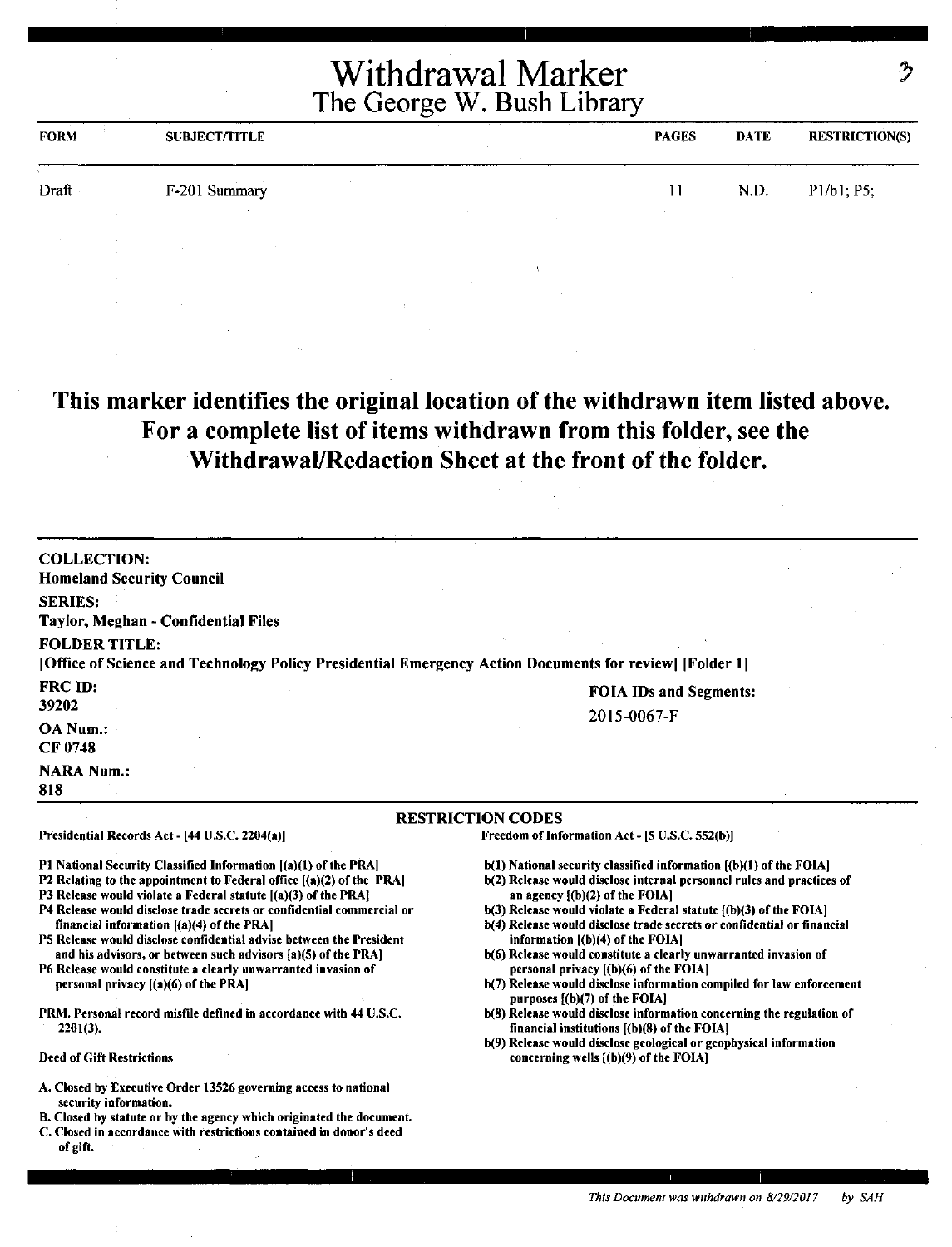| <b>FORM</b>     | <b>SUBJECT/TITLE</b>              | <b>PAGES</b> | <b>DATE</b> | <b>RESTRICTION(S)</b> |
|-----------------|-----------------------------------|--------------|-------------|-----------------------|
| $\sim$<br>Draft | <b>Carl Carl</b><br>F-202 Summary | 2            | N.D.        | P1/b1; P5;            |
|                 |                                   |              |             |                       |

**This marker identifies the original location of the withdrawn item listed above. For a complete list of items withdrawn from this folder, see the Withdrawal/Redaction Sheet at the front of the folder.** 

| <b>COLLECTION:</b>                                                                                      |                               |
|---------------------------------------------------------------------------------------------------------|-------------------------------|
| <b>Homeland Security Council</b>                                                                        |                               |
| <b>SERIES:</b>                                                                                          |                               |
| Taylor, Meghan - Confidential Files                                                                     |                               |
| <b>FOLDER TITLE:</b>                                                                                    |                               |
| [Office of Science and Technology Policy Presidential Emergency Action Documents for review] [Folder 1] |                               |
| <b>FRC ID:</b>                                                                                          | <b>FOIA IDs and Segments:</b> |
| 39202                                                                                                   | 2015-0067-F                   |
| OA Num.:                                                                                                |                               |
| CF 0748                                                                                                 |                               |
| <b>NARA Num.:</b>                                                                                       |                               |
| 818                                                                                                     |                               |
|                                                                                                         |                               |

Presidential Records Act - [44 U.S.C. 2204(a)]

financial information ((a)(4) of the PRAJ

personal privacy  $[(a)(6)$  of the PRA $]$ 

2201(3).

Deed of Gift Restrictions

### RESTRICTION CODES

Freedom of Information Act - [5 U.S.C. 552(b)]

- b(l) National security classified information ((b)(l) of the FOIA]
- b(2) Release would disclose internal personnel rules and practices of an agency l(b)(2) of the FOIAJ
- b(3) Release would violate a Federal statute [(b)(3) of the FOIA]
- b(4) Release would disclose trade secrets or confidential or financial information  $[(b)(4)$  of the FOIA]
- b(6) Release would constitute a clearly unwarranted invasion of personal privacy ((b)(6) of the FOIA)
- b(7) Release would disclose information compiled for law enforcement purposes  $[(b)(7)$  of the FOIA]
- b(8) Release would disclose information concerning the regulation of financial institutions  $[(b)(8)$  of the FOIA]
- b(9) Release would disclose geological or geophysical information concerning wells ((b)(9) of the FOIA]
- A. Closed by Executive Order 13526 governing access to national security information.

Pl National Security Classified Information [(a)(l) of the PRAJ P2 Relating to the appointment to Federal office ((a)(2) of the PRA] P3 Release would violate a Federal statute  $[(a)(3)$  of the PRA] P4 Release would disclose trade secrets or confidential commercial or

PS Release would disclose confidential advise between the President and his advisors, or between such advisors fa)(S) of the PRA] P6 Release would constitute a clearly unwarranted invasion of

PRM. Personal record misfile defined in accordance with 44 U.S.C.

- B. Closed by statute or by the agency which originated the document.
- C. Closed in accordance with restrictions contained in donor's deed of gift.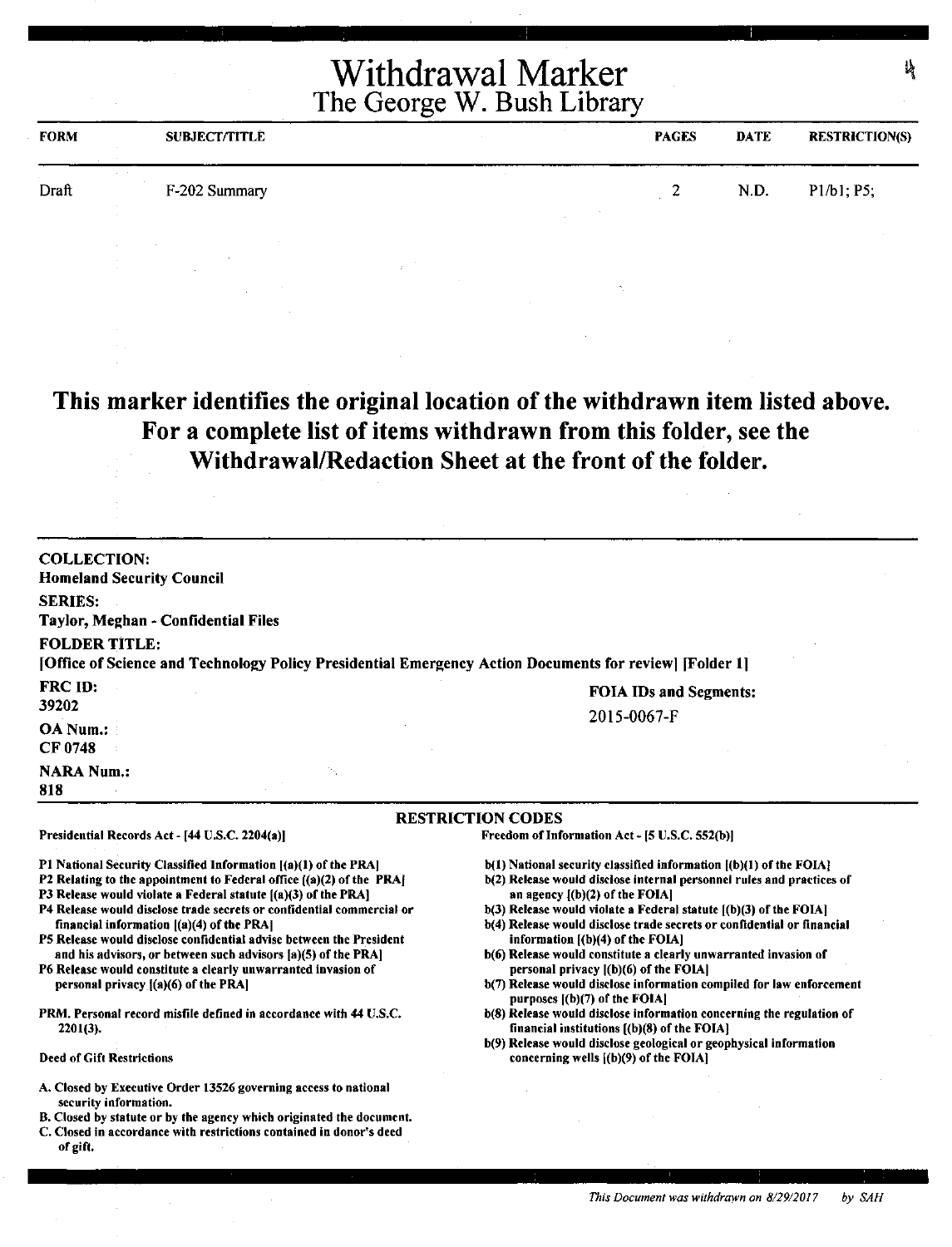| <b>FORM</b> | <b>SUBJECT/TITLE</b> | <b>PAGES</b> | <b>DATE</b> | <b>RESTRICTION(S)</b> |
|-------------|----------------------|--------------|-------------|-----------------------|
| Draft       | F-202 Proclamation   |              | N.D.        | P1/b1; P5;            |

# **This marker identifies the original location of the withdrawn item listed above. For a complete list of items withdrawn from this folder, see the Withdrawal/Redaction Sheet at the front of the folder.**

| <b>COLLECTION:</b>                                                                                                |                                                                                                              |
|-------------------------------------------------------------------------------------------------------------------|--------------------------------------------------------------------------------------------------------------|
| <b>Homeland Security Council</b>                                                                                  |                                                                                                              |
| <b>SERIES:</b>                                                                                                    |                                                                                                              |
| Taylor, Meghan - Confidential Files                                                                               |                                                                                                              |
| <b>FOLDER TITLE:</b>                                                                                              |                                                                                                              |
| [Office of Science and Technology Policy Presidential Emergency Action Documents for review] [Folder 1]           |                                                                                                              |
| FRC ID:                                                                                                           |                                                                                                              |
| 39202                                                                                                             | <b>FOIA IDs and Segments:</b>                                                                                |
| <b>OA Num.:</b>                                                                                                   | 2015-0067-F                                                                                                  |
| <b>CF 0748</b>                                                                                                    |                                                                                                              |
|                                                                                                                   |                                                                                                              |
| <b>NARA Num.:</b><br>818                                                                                          |                                                                                                              |
|                                                                                                                   | <b>RESTRICTION CODES</b>                                                                                     |
| Presidential Records Act - [44 U.S.C. 2204(a)]                                                                    | Freedom of Information Act - [5 U.S.C. 552(b)]                                                               |
| P1 National Security Classified Information [(a)(1) of the PRA]                                                   | $b(1)$ National security classified information $(a)(1)$ of the FOIA]                                        |
| P2 Relating to the appointment to Federal office [(a)(2) of the PRA]                                              | b(2) Release would disclose internal personnel rules and practices of                                        |
| P3 Release would violate a Federal statute [(a)(3) of the PRA]                                                    | an agency $[(b)(2)$ of the FOIA}                                                                             |
| P4 Release would disclose trade secrets or confidential commercial or                                             | b(3) Release would violate a Federal statute [(b)(3) of the FOIA]                                            |
| financial information $[(a)(4)$ of the PRA<br>P5 Release would disclose confidential advise between the President | b(4) Release would disclose trade secrets or confidential or financial<br>information $[(b)(4)$ of the FOIA] |
| and his advisors, or between such advisors [a](5) of the PRA]                                                     | b(6) Release would constitute a clearly unwarranted invasion of                                              |
| P6 Release would constitute a clearly unwarranted invasion of                                                     | personal privacy $ (b)(6)$ of the FOIA]                                                                      |
| personal privacy [(a)(6) of the PRA]                                                                              | b(7) Release would disclose information compiled for law enforcement                                         |
| PRM, Personal record misfile defined in accordance with 44 U.S.C.                                                 | purposes $($ (b) $(7)$ of the FOIA]<br>b(8) Release would disclose information concerning the regulation of  |
| $2201(3)$ .                                                                                                       | financial institutions $(6)(8)$ of the FOIA]                                                                 |
|                                                                                                                   | b(9) Release would disclose geological or geophysical information                                            |
| <b>Deed of Gift Restrictions</b>                                                                                  | concerning wells [(b)(9) of the FOIA]                                                                        |
| A. Closed by Executive Order 13526 governing access to national                                                   |                                                                                                              |
| security information.                                                                                             |                                                                                                              |
| B. Closed by statute or by the agency which originated the document.                                              |                                                                                                              |
| C. Closed in accordance with restrictions contained in donor's deed<br>of gift.                                   |                                                                                                              |

G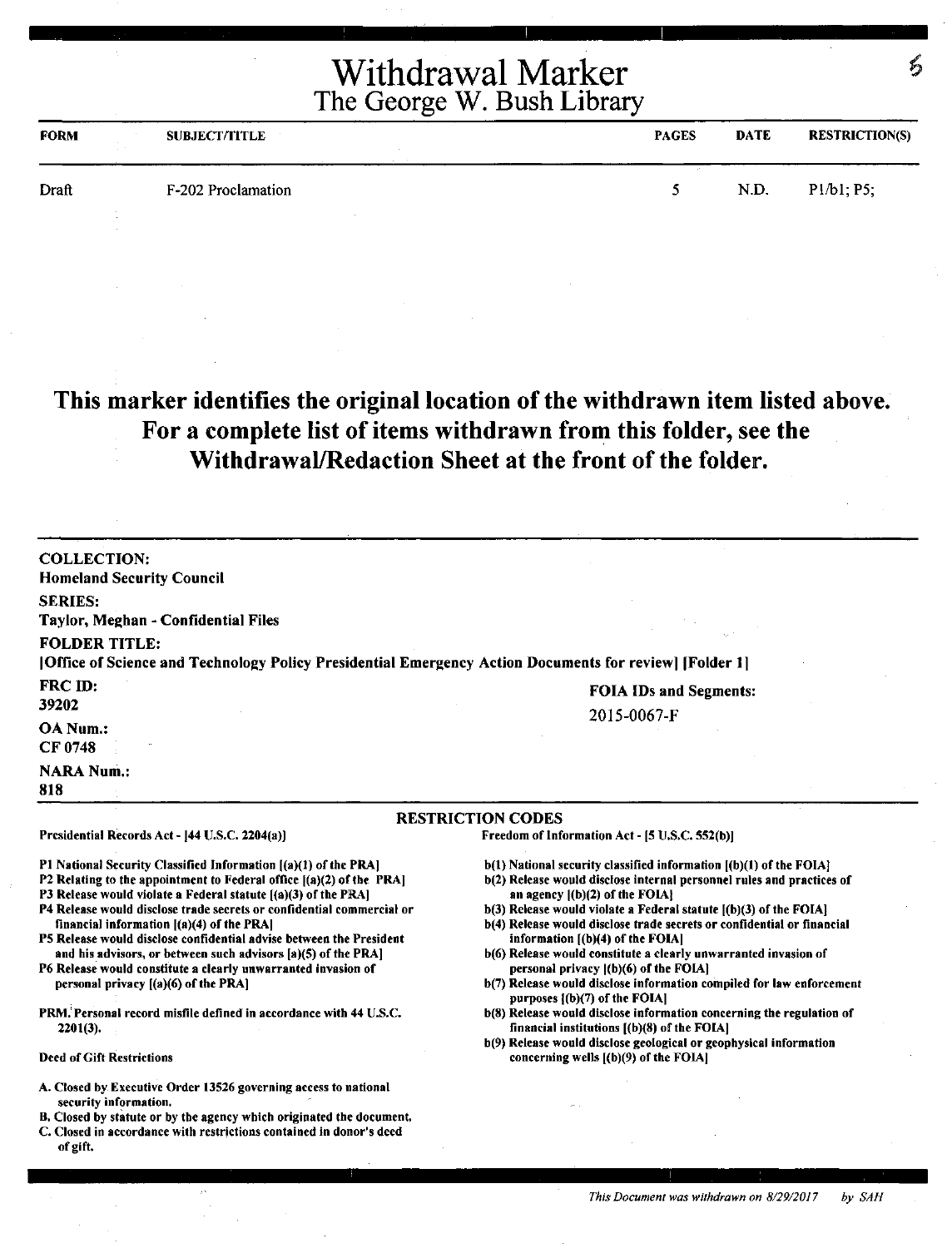| <b>FORM</b> | <b>SUBJECT/TITLE</b> | <b>PAGES</b> | <b>DATE</b> | <b>RESTRICTION(S)</b> |
|-------------|----------------------|--------------|-------------|-----------------------|
| Draft       | F-202 Comments       | ↖            | N.D.        | P1/b1; P5;            |
|             |                      |              |             |                       |

# **This marker identifies the original location of the withdrawn item listed above. For a complete list of items withdrawn from this folder, see the Withdrawal/Redaction Sheet at the front of the folder.**

| <b>COLLECTION:</b><br><b>Homeland Security Council</b>                                                                                                                                                                                                                                                                                                                                                                                                                                                                                                                                                                                                                                                       |                                                                                                                                                                                                                                                                                                                                                                                                                                                                                                                                                                                                                                                                                                                                                                                                                                      |
|--------------------------------------------------------------------------------------------------------------------------------------------------------------------------------------------------------------------------------------------------------------------------------------------------------------------------------------------------------------------------------------------------------------------------------------------------------------------------------------------------------------------------------------------------------------------------------------------------------------------------------------------------------------------------------------------------------------|--------------------------------------------------------------------------------------------------------------------------------------------------------------------------------------------------------------------------------------------------------------------------------------------------------------------------------------------------------------------------------------------------------------------------------------------------------------------------------------------------------------------------------------------------------------------------------------------------------------------------------------------------------------------------------------------------------------------------------------------------------------------------------------------------------------------------------------|
| <b>SERIES:</b><br><b>Taylor, Meghan - Confidential Files</b>                                                                                                                                                                                                                                                                                                                                                                                                                                                                                                                                                                                                                                                 |                                                                                                                                                                                                                                                                                                                                                                                                                                                                                                                                                                                                                                                                                                                                                                                                                                      |
| <b>FOLDER TITLE:</b><br>[Office of Science and Technology Policy Presidential Emergency Action Documents for review] [Folder 1]                                                                                                                                                                                                                                                                                                                                                                                                                                                                                                                                                                              |                                                                                                                                                                                                                                                                                                                                                                                                                                                                                                                                                                                                                                                                                                                                                                                                                                      |
| FRC ID:                                                                                                                                                                                                                                                                                                                                                                                                                                                                                                                                                                                                                                                                                                      | <b>FOIA IDs and Segments:</b>                                                                                                                                                                                                                                                                                                                                                                                                                                                                                                                                                                                                                                                                                                                                                                                                        |
| 39202                                                                                                                                                                                                                                                                                                                                                                                                                                                                                                                                                                                                                                                                                                        | 2015-0067-F                                                                                                                                                                                                                                                                                                                                                                                                                                                                                                                                                                                                                                                                                                                                                                                                                          |
| OA Num.:<br><b>CF 0748</b>                                                                                                                                                                                                                                                                                                                                                                                                                                                                                                                                                                                                                                                                                   |                                                                                                                                                                                                                                                                                                                                                                                                                                                                                                                                                                                                                                                                                                                                                                                                                                      |
| <b>NARA Num.:</b><br>818                                                                                                                                                                                                                                                                                                                                                                                                                                                                                                                                                                                                                                                                                     |                                                                                                                                                                                                                                                                                                                                                                                                                                                                                                                                                                                                                                                                                                                                                                                                                                      |
|                                                                                                                                                                                                                                                                                                                                                                                                                                                                                                                                                                                                                                                                                                              | <b>RESTRICTION CODES</b>                                                                                                                                                                                                                                                                                                                                                                                                                                                                                                                                                                                                                                                                                                                                                                                                             |
| Presidential Records Act - [44 U.S.C. 2204(a)]                                                                                                                                                                                                                                                                                                                                                                                                                                                                                                                                                                                                                                                               | Freedom of Information Act - [5 U.S.C. 552(b)]                                                                                                                                                                                                                                                                                                                                                                                                                                                                                                                                                                                                                                                                                                                                                                                       |
| P1 National Security Classified Information [(a)(1) of the PRA]<br>P2 Relating to the appointment to Federal office ((a)(2) of the PRA)<br>P3 Release would violate a Federal statute [(a)(3) of the PRA]<br>P4 Release would disclose trade secrets or confidential commercial or<br>financial information $[(a)(4)$ of the PRA]<br>P5 Release would disclose confidential advise between the President<br>and his advisors, or between such advisors [a](5) of the PRA]<br>P6 Release would constitute a clearly unwarranted invasion of<br>personal privacy $[(a)(6)$ of the PRA]<br>PRM, Personal record misfile defined in accordance with 44 U.S.C.<br>$2201(3)$ .<br><b>Deed of Gift Restrictions</b> | b(1) National security classified information ((b)(1) of the FOIA]<br>b(2) Release would disclose internal personnel rules and practices of<br>an agency $(1)(2)$ of the FOIA]<br>$b(3)$ Release would violate a Federal statute $(6)(3)$ of the FOIA]<br>b(4) Release would disclose trade secrets or confidential or financial<br>information $(6)(4)$ of the FOIA]<br>b(6) Release would constitute a clearly unwarranted invasion of<br>personal privacy ((b)(6) of the FOIA]<br>b(7) Release would disclose information compiled for law enforcement<br>purposes $[(b)(7)$ of the FOIA]<br>b(8) Release would disclose information concerning the regulation of<br>financial institutions $(6)(8)$ of the FOIA.<br>b(9) Release would disclose geological or geophysical information<br>concerning wells $[(b)(9)$ of the FOIA] |
| A. Closed by Executive Order 13526 governing access to national<br>security information.<br>B. Closed by statute or by the agency which originated the document.<br>C. Closed in accordance with restrictions contained in donor's deed<br>of gift.                                                                                                                                                                                                                                                                                                                                                                                                                                                          |                                                                                                                                                                                                                                                                                                                                                                                                                                                                                                                                                                                                                                                                                                                                                                                                                                      |